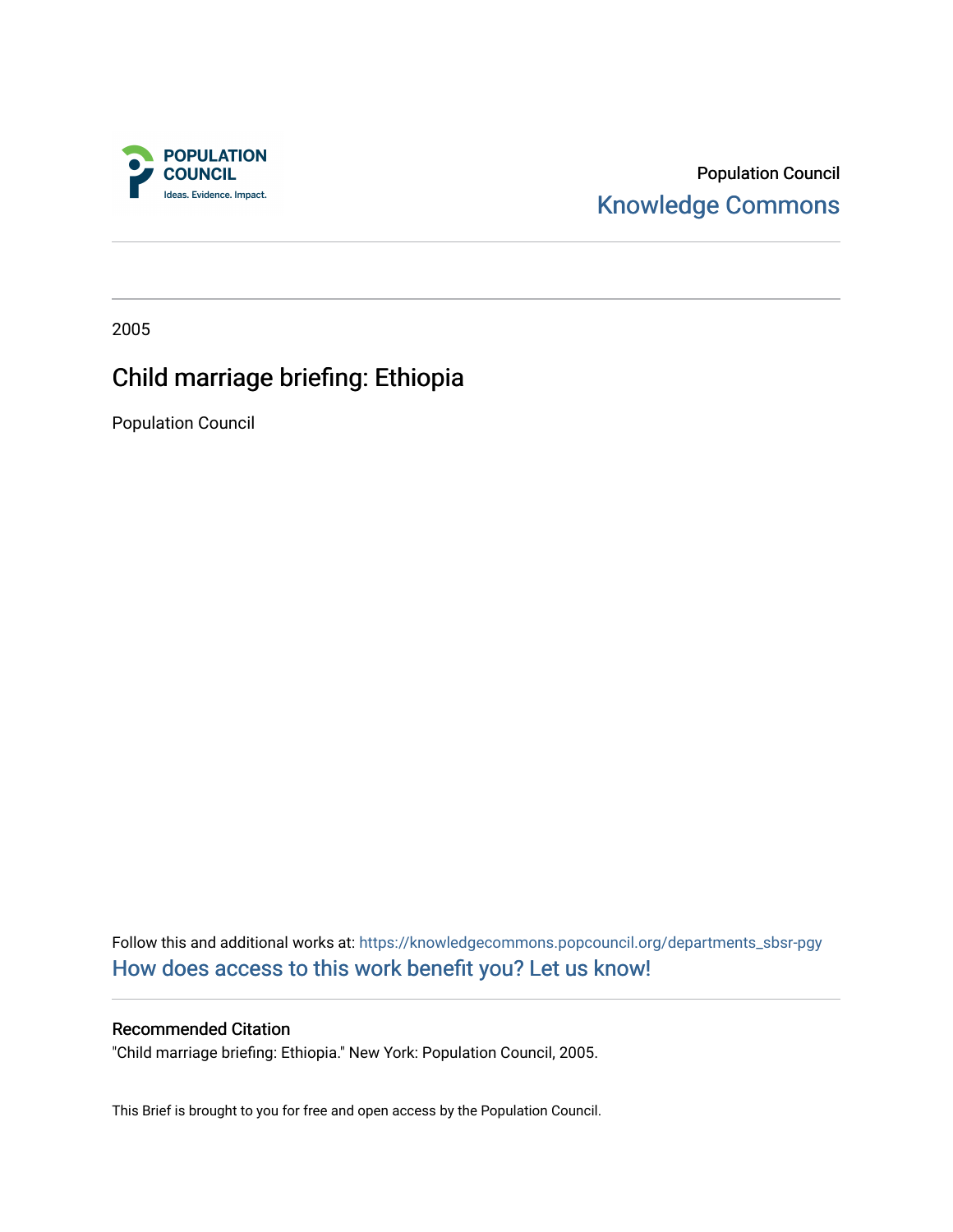

# **CHILD MARRIAGE BRIEFING ETHIOPIA**

## OVERVIEW OF CHILD MARRIAGE

**Child marriage is a fundamental violation of human rights.** Many girls (and a smaller number of boys) are married without their free and full consent. By international conventions, 18 years has been established as the legal age of consent to marriage.1 If the timing of marriage does not change, over 100 million girls will be married as children in the next ten years.<sup>2</sup>

#### **Child marriage is closely associated with no or low levels of schooling for**

**girls.** In West and Central Africa, girls with three or fewer years of schooling are five times more likely than girls with eight or more years of schooling to marry before age 18.3 Poverty leads many families to withdraw their daughters from school and arrange marriage for them at a young age. These girls are denied the proven benefits of education, which include improved health, lower fertility, and increased economic productivity.4

**Child marriage, in many instances, marks an abrupt transition into sexual relations with a husband who is considerably older and unchosen.** The younger a bride is, the more likely it is that she enters marriage as a virgin, and the larger the age difference between her and her spouse.5 Parents frequently arrange marriages for their daughters without their input or consent; in Pakistan, only 3 percent of married girls had some say in choosing their spouse.<sup>6</sup> In some settings it appears that the younger a girl is when she gets married, the less say she has in the choice of her husband.<sup>7</sup>

#### **First births carry special risks for both**

**mother and child.** The vast majority of births to adolescent girls are first births that occur within marriage. <sup>8</sup> The foremost risk first births carry is prolonged or obstructed labor, which can result in obstetric fistulas in settings where access to care is limited. First births also have elevated risks of preeclampsia, malaria, and infant mortality.<sup>9</sup> Girls who give birth during adolescence

require special attention because they are less mature and are simultaneously coping with their own and their baby's physiological, emotional, and economic needs.<sup>10</sup> Globally, adolescent mothers tend to be poorer, less educated, and less adequately nourished than older mothers; they also face greater social disadvantage.<sup>11</sup>

#### **Married girls have distinct and in some settings substantial risks of acquiring**

**HIV.** Child brides typically experience high rates of unprotected sex, have significantly older (and thus more sexually experienced) spouses, and are largely unable to negotiate safer sex.<sup>12</sup> In settings with generalized HIV/AIDS epidemics, these factors may leave married girls vulnerable to infection. Indeed, a study in Kisumu, Kenya and Ndola, Zambia not only found strikingly high HIV prevalence rates among married girls (32.9 percent and 27.3 percent respectively), but also found that these rates were about 11 percentage points higher than the rates among unmarried sexually active girls.<sup>13</sup>

his landlocked East African nation is home to more than 70<br>lion people, with 44 percent of its population under age 15<br>Ethiopia is one of the poorest countries in the world; appr<br>mately 81 percent of its population live on his landlocked East African nation is home to more than 70 million people, with 44 percent of its population under age 15.<sup>14</sup> Ethiopia is one of the poorest countries in the world; approxi-Life expectancy has fallen to 42 years, owing to recurrent food shortages, ongoing clashes, and a growing HIV epidemic.<sup>16</sup>

Ethiopia has one of the most severe crises of child marriage in the world today. The legal age of marriage is 18 for both males and females, $17$ but it is widely ignored. Ethiopia is the site of some of the most abusive marital practices, such as marriage by abduction and forced unions between cousins (abusuma). Another harmful practice is female genital circumcision, which affects some 80 percent of Ethiopian women. More than half of circumcisions occur before a girl's first birthday.18

#### **A high prevalence of child marriage exists**

Nationwide, 19 percent of girls were married by age 15, and about half of girls were married by age 18.<sup>19</sup>

Child marriage is extremely prevalent in some regions; in Amhara, 50 percent of girls were married by age 15, and 80 percent were married by age 18.20

#### **Married girls receive little or no schooling**

Eighty percent of married girls have received no education, and 81 percent cannot read at all.<sup>21</sup>

Three percent of married girls aged 15–19 are in school, compared to 34 percent of unmarried girls.<sup>22</sup>

#### **Large spousal age differences are common and may limit married girls' autonomy and decisionmaking ability**

The younger a bride is, the greater the age difference between her and her spouse. In Ethiopia, the mean age difference between spouses is 10.1 years if the wife marries before age 15 compared to 8.6 years if the wife marries at or after age 20.23

#### **First births have elevated risks; the youngest first-time mothers and their children are especially vulnerable to poor health outcomes** Among married girls aged 15–19 in Ethiopia, almost half have already given birth.24

The vast majority of births occurring to girls before age 18 are first births (77 percent), and nearly all of these first births occur within marriage (96 percent).<sup>25</sup>

Prolonged and obstructed labor can result in obstetric fistulas, which disproportionately afflict very young and first-time mothers. It is